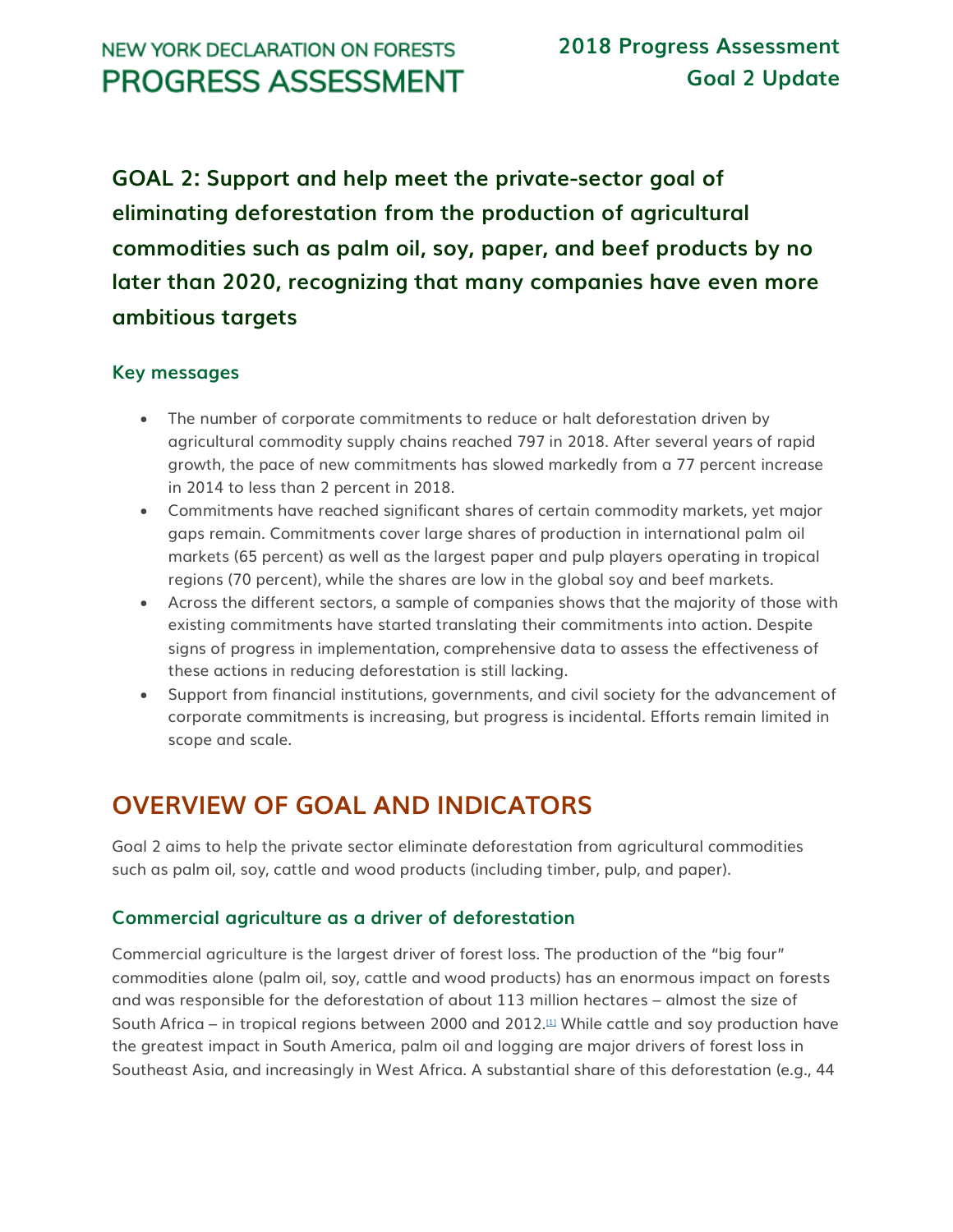percent for soy) is embedded in global exports, with the largest importers in the European Union, China, and the rest of Asia.[\[2\]](http://forestdeclaration.org/goal/goal-2/#_edn2)

#### **Efforts to address deforestation in agricultural supply chains**

Recognizing their responsibility to protect forests, an increasing number of consumer goods and producer, processor, and trader companies in the agriculture sector have pledged to reduce or eliminate deforestation in their supply chains. Across supply chains, companies adopt different strategies to implement their commitments. These strategies may include attaining external certification or establishing traceability systems to monitor internal and external compliance to company standards. Governments, nongovernmental organizations (NGOs), and the financial sector support supply-chain companies in their efforts. Governments can adopt and enforce laws, formulate policies, and directly invest in farmers and farming support. Civil society can provide producer training and finance, act as watchdogs to support accountability efforts, or directly assist supply-chain companies in developing and implementing their commitments through collaborative partnerships. Financial institutions can encourage company compliance by adopting safeguard policies, establishing clear compliance deadlines and consequences, and providing incentives for high performance and support for sustainability transitions.[\[3\]](http://forestdeclaration.org/goal/goal-2/#_edn3)

#### **Assessing progress**

Comprehensively assessing progress toward Goal 2<sup>[\[4\]](http://forestdeclaration.org/goal/goal-2/#_edn4)</sup> is limited by major constraints and uncertainties such as limited sample size, the lack of appropriate proxy data, and a lack of verification of self-reported data. We often do not know to what extent companies with commitments are exposed to deforestation risks because available data do not distinguish between supply from risk and non-risk geographies. Despite some progress, many companies remain reluctant to share data and the information they provide is often vaguely defined, incomplete, or buried in sustainability reports.

Aside from case studies like the Soy Moratorium and cattle sector agreements in Brazil which show evidence of regional benefits for forests, none of the efforts measured in the first three criteria in Table 1 have been directly linked to on-the-ground impacts on forests. Without a reliable way to measure aggregate impacts of agricultural commodities, it remains to be seen whether the implementation of commitments will translate into reduced deforestation at scale. There is, however, evidence that corporate efforts to address deforestation have had impacts on the activities of actors along their supply chains, primarily among the large trading groups in the middle of the chains, which, in some cases, have led to better management of agricultural areas.[\[5\]](http://forestdeclaration.org/goal/goal-2/#_edn5) Supply-chain actors are improving their transparency and accountability, and commitments have contributed to increased awareness about the links between agricultural commodities and deforestation. The supply-chain movement has also driven an adoption of new practices and policies and has encouraged cross-sectoral engagement, such as reinforcing national priorities and commitments in company commitments.

For the [2016 NYDF Progress Assessment,](http://forestdeclaration.org/wp-content/uploads/2015/09/2016-NYDF-Goal-2-Assessment-Report1.pdf) we developed an assessment framework that provides a comprehensive tool for measuring progress toward Goal 2 based on four criteria. This update largely builds on a [Progress Assessment of Corporate Commitments and their Implementation,](https://www.tfa2020.org/wp-content/uploads/2018/06/Progress-on-Corporate-Commitments-and-their-Implementation.pdf)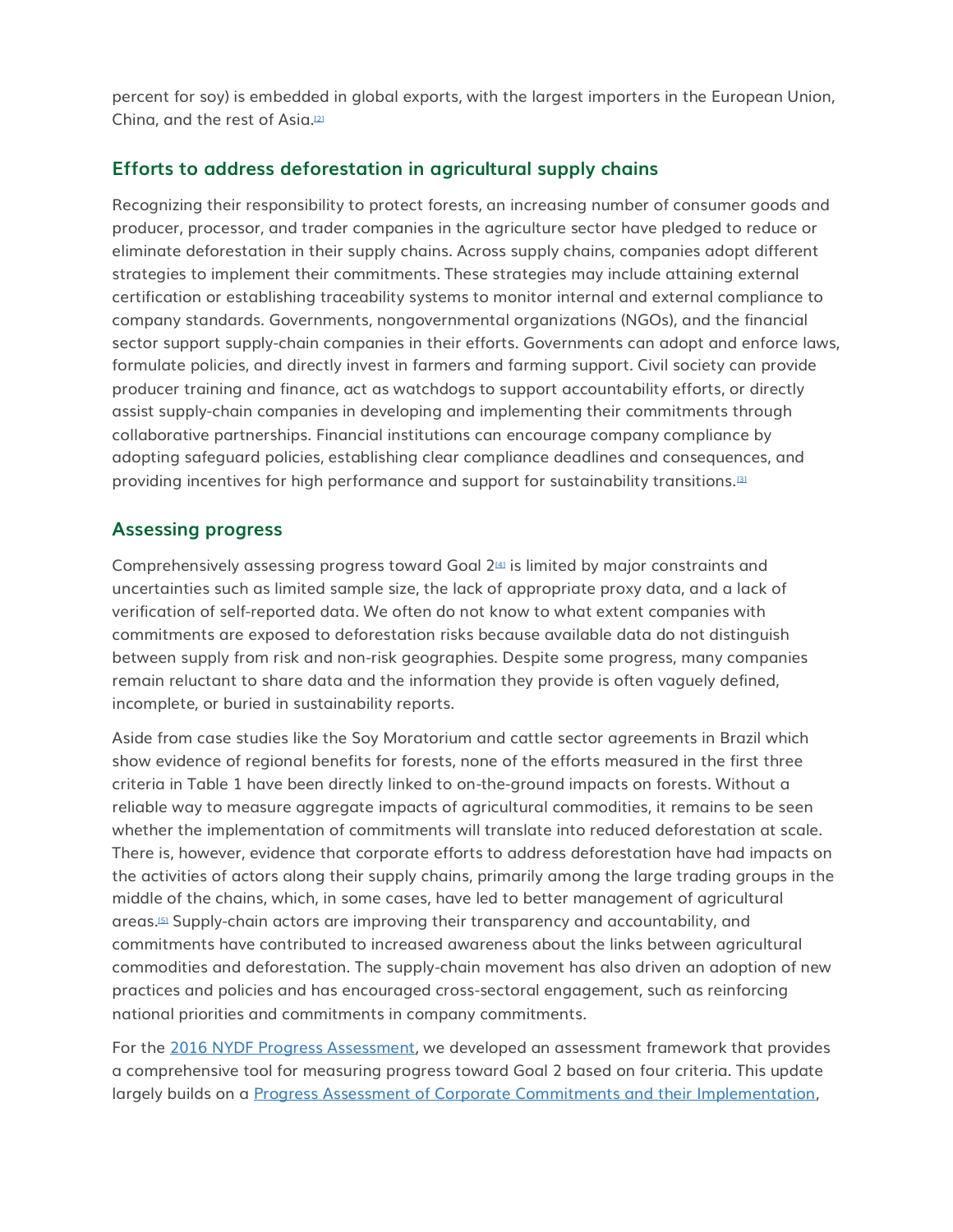commissioned by Tropical Forest Alliance 2020 and conducted by several NYDF Assessment Partners.

**Table 1. Criteria and indicators to track Goal 2**

| <b>CRITERIA</b>                                                                  | <b>INDICATORS</b>                                                                                                                          |
|----------------------------------------------------------------------------------|--------------------------------------------------------------------------------------------------------------------------------------------|
| 1. Forest-related commitments<br>by companies                                    | 1.1 Commitments by companies                                                                                                               |
| 2. Implementation of private-<br>sector forest commitments                       | 2.1 Adoption of policies<br>2.2 Traceability and monitoring of commodity sourcing<br>2.3 Reporting of progress                             |
| 3. Support by financial<br>institutions, the public<br>sector, and civil society | 3.1 Forest policies by financial institutions<br>3.2 Improvements in forest governance and public policies<br>3.3 Support by civil society |
| 4. Impact on deforestation                                                       | 4.1 Reduction of deforestation associated with a particular commodity                                                                      |

## **FINDINGS**

## **Criterion 1: Forest-related commitments by companies**

## **Indicator 1.1: Commitments by companies**

Forest Trends' [Supply Change Initiative](http://www.supply-change.org/) tracks the commodity-driven deforestation commitments of companies with risk exposure in palm oil, soy, timber and pulp, and cattle products. As of July 2018, 473 companies have made 797 commitments to end deforestation driven by agricultural commodity supply chains, compared with 785 commitments from 471 companies as of August 2017. Cattle and soy continue to be the sectors with the smallest number of commitments, though there are important regional sectoral agreements in which they participate.

After several years of rapid growth, the pace of new commitments has slowed in the past few years. Annual growth shrank from 77 percent in 2014 to less than two percent in 2018.<sup>61</sup> This slower growth rate may indicate a market saturation, as the companies interested in supporting these efforts or most exposed to reputational risks have already made commitments. Some companies might also be reluctant to endorse efforts such as the NYDF and the Consumer Goods Forum's Deforestation Resolution because their 2020 target year for achieving the goal of deforestation-free supply chains leaves little time for implementation.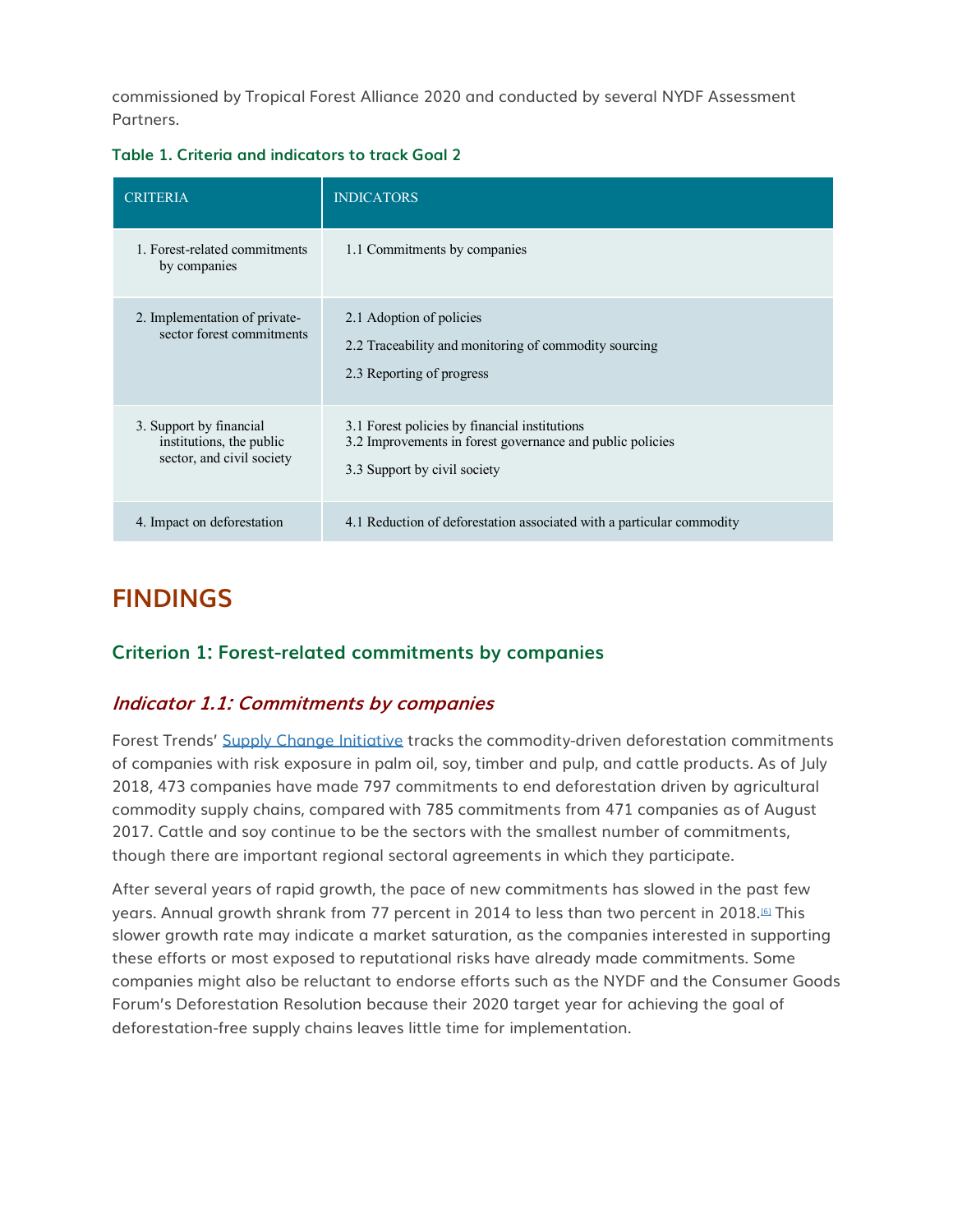

#### **Figure 1. Forest-related commitments in different commodity supply chains**

Source: Compiled by Climate Focus based on data presented on Supply-Change.org in July 2018.

#### **Other developments**

#### **Market share of commitments**

Of the 250 companies with the greatest exposure to forest-risk commodities, 58 percent (144 companies) have at least one forest-related commitment (Figure 2), according to [Forest 500,](https://forest500.org/) a project of the nonprofit Global Canopy that identifies and ranks the most influential companies, financial institutions, and governments in forest-risk commodity supply chains. That means that 42 percent of these large and influential companies still do not have a commitment, while only 18 percent have commitments covering all forest-risk commodities in their operations.<sup>[2]</sup> This figure also fails to capture production and consumption by smallholders and medium-size companies, which often account for a large share of production (e.g., 40 percent in the palm oil sector).<sup>[\[8\]](http://forestdeclaration.org/goal/goal-2/#_edn8)</sup>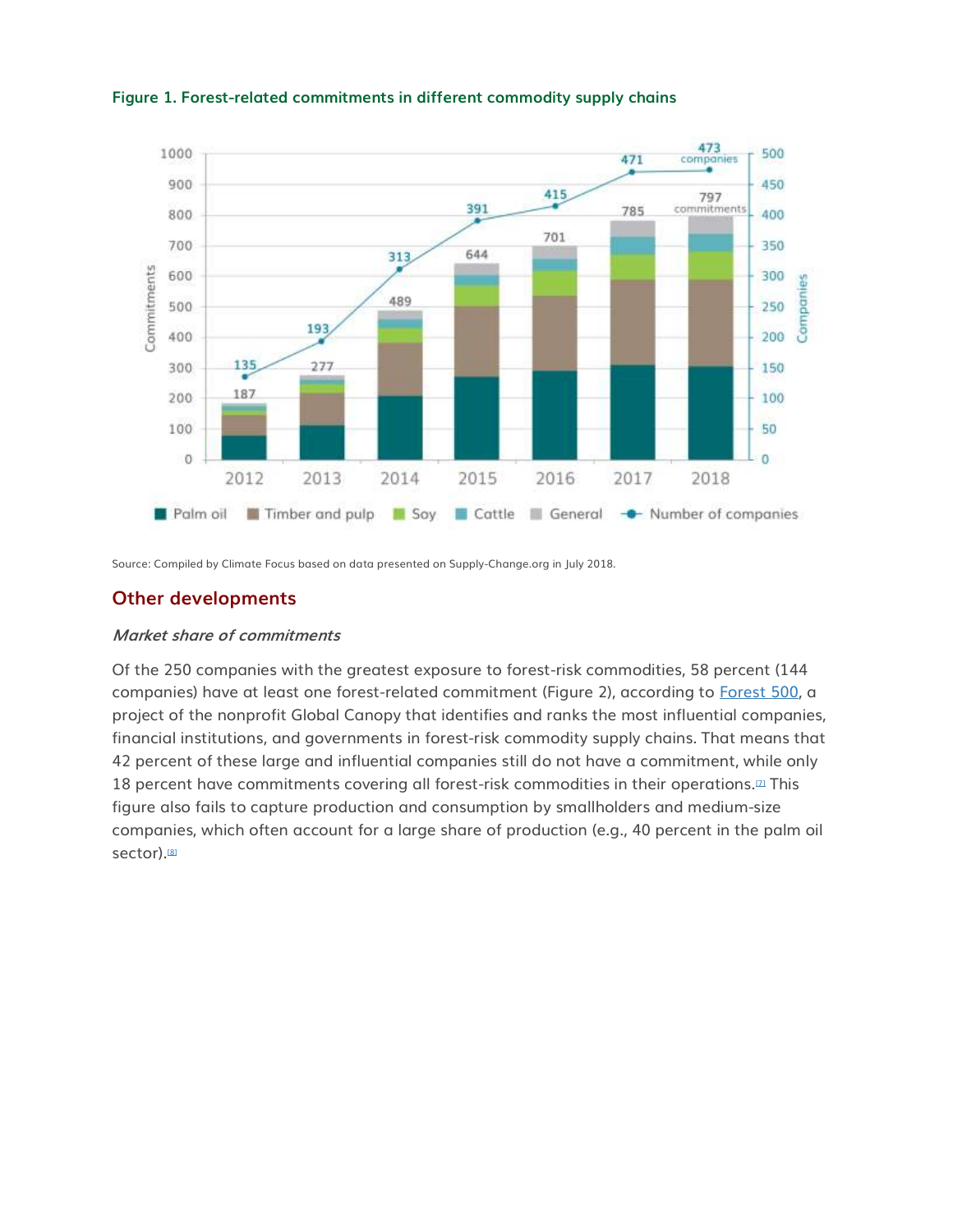

**Figure 2. Share of Forest 500 companies with and without commitments, in percent**

Source: Compiled by Climate Focus based on 2017 from Global Canopy.

Of the four commodity sectors, palm oil, mainly produced in forest-risk areas, has the highest global uptake of forest commitments from major companies (Figure 3), reaching two thirds of its market.[\[9\]](http://forestdeclaration.org/goal/goal-2/#_edn9) However, regional analysis of major producer companies in Indonesia and Malaysia – which together supply 85 percent of the world's palm oil $100$  – shows that less than one third of these countries' palm oil production area is under commitment by producers. At least 11 million hectares in these two countries are not yet covered, partly because smallholders who manage large areas are not typically covered by commitments. This lack in geographic coverage may be compensated by the commitment of major palm oil refineries to sourcing their oil from companies with commitments to no deforestation, no planting on peatlands, and no exploitation of workers or local communities; 74 percent of Indonesia and Malaysia's palm oil refining capacity is covered by such policies.<sup>[\[11\]](http://forestdeclaration.org/goal/goal-2/#_edn11)</sup>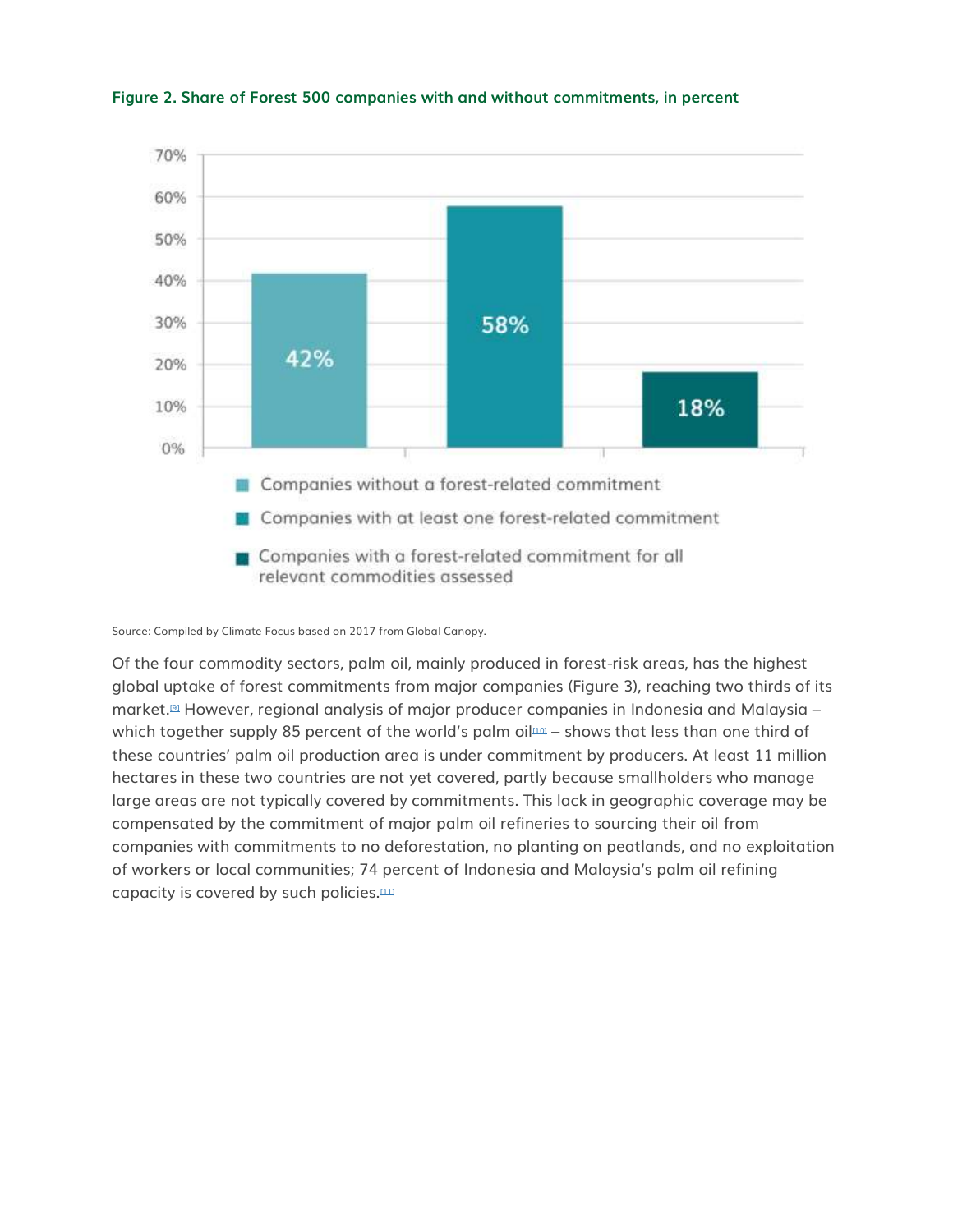**Figure 3. Share of global production of palm oil, soy, cattle products, and paper and pulp under a commitment in 2017, in percent**



Source: For soy, cattle and palm oil commitments, CDP. For global production data, USDA and FAOSTAT. For paper and pulp data, Climate Focus analysis based on publicly available information on companies' webpages and data published by RISI, and FAOSTAT for global production data.

Note: Paper and pulp data show the share of volume under commitment for the 20 largest producers with operations in Latin America and Asia.

The share of the global production of soy, cattle, and paper and pulp covered by deforestation-related company commitments remains much lower (11 to 12 percent, see Figure 3).<sup>[\[12\]](http://forestdeclaration.org/goal/goal-2/#_edn12)</sup> If only international exports of soy and cattle from forest-risk regions are considered, these sectors reach coverage levels similar to palm oil. In the paper and pulp sector, a sample of 20 of the largest producers operating in Asia and Latin America shows that more than 70 percent of production volume is under a forest-related commitment.[\[13\]](http://forestdeclaration.org/goal/goal-2/#_edn13)Brazil, a global deforestation hotspot and major producer of soy and beef, has made significant progress in its international market, which has experienced a large growth in exports, especially to emerging economies. Eighty-five percent of soy exports from the Amazon (mainly Brazil) in 2015 were covered by the Amazon Soy Moratorium,[\[14\]](http://forestdeclaration.org/goal/goal-2/#_edn14) while in 2016, 42 percent of soy exports were covered by zero-deforestation commitments by soy traders.[\[15\]](http://forestdeclaration.org/goal/goal-2/#_edn15) Also in 2016, three companies with zero-deforestation commitments (JBS, Minerva, and Marfrig) accounted for 60 percent of all Brazilian beef exports.[\[16\]](http://forestdeclaration.org/goal/goal-2/#_edn16) Nevertheless, it remains unclear if efforts extend to domestic markets, which account for the most consumption (e.g., about 40 percent of soy and 80 percent of beef) $\mu$ *n* and where consumer demand for sustainable practices is still low.

#### **Quality of commitments**

In general, palm oil sector companies tend to have high quality commitments<sup>[\[18\]](http://forestdeclaration.org/goal/goal-2/#_edn18)</sup> that provide clear definitions for sustainable forest and land use. Roughly two thirds of commitments by Forest 500 palm oil companies are high quality. The Sustainability Policy Transparency Toolkit  $(SPOTT)^{\text{full}}$  found that almost half of the 50 palm oil producers and traders assessed have specific commitments to no deforestation, no peat, and no exploitation.[\[20\]](http://forestdeclaration.org/goal/goal-2/#_edn20) In other commodities, the share of high-quality commitments by Forest 500 companies is low (5 to 11 percent).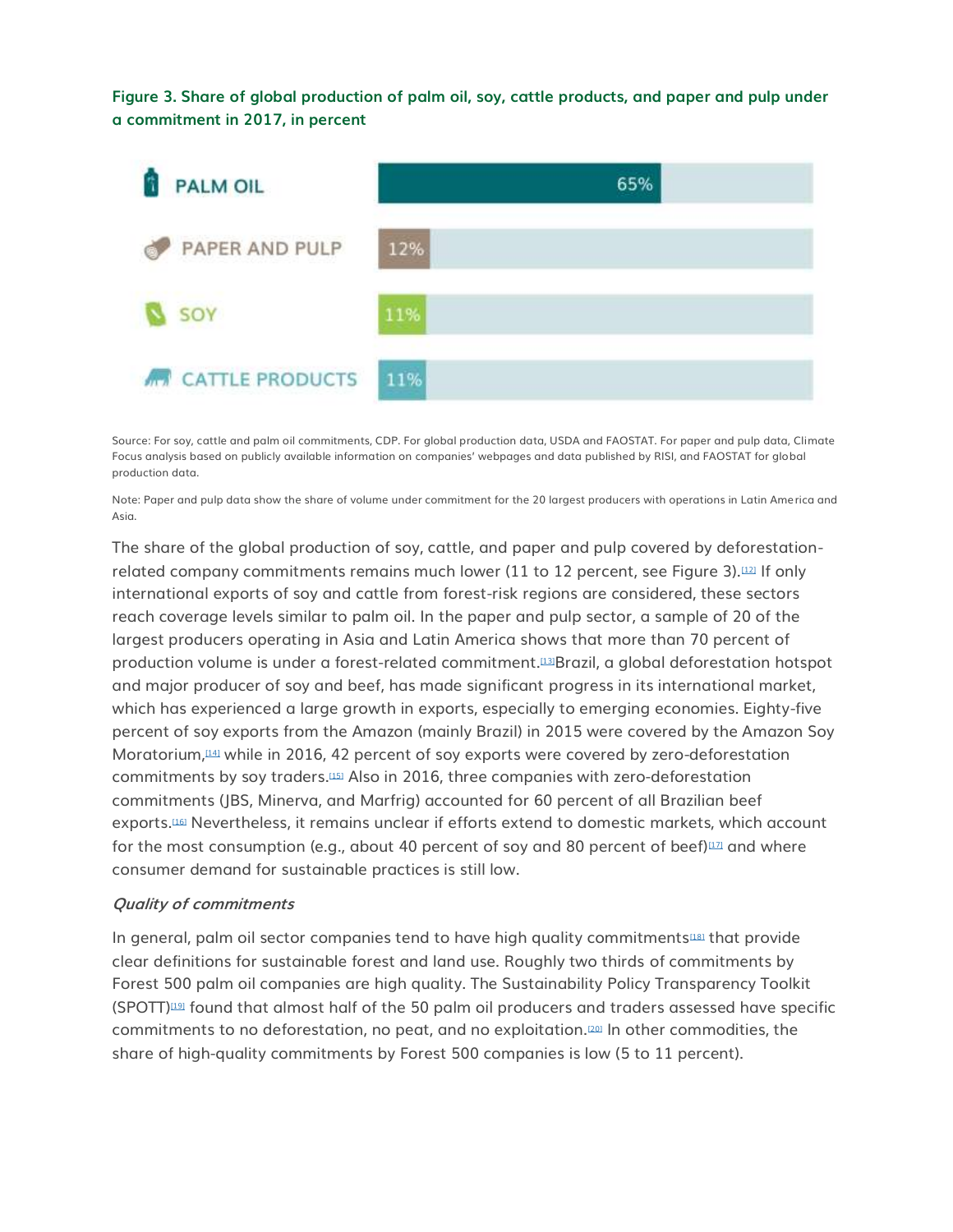In some sectors and regions, rather than relying on public announcements of commitments, companies have focused on sectoral agreements and compliance with legal requirements as a means to address deforestation risks in their supply chains. The majority of Brazilian companies active in the soy and beef supply chains use sectoral strategies that clearly define requirements, timelines, and geographic scopes. All major soy companies support the Soy Moratorium, and 70 percent of beef slaughtering capacity is covered by companies that have signed collective agreements, such as the G4 Agreement between the three largest meatpackers and Greenpeace, or the legally binding Terms of Adjustment of Conduct agreements between meatpackers and Brazil's federal public prosecutor.[\[21\]](http://forestdeclaration.org/goal/goal-2/#_edn21) While these sectoral agreements set clearly defined terms and compliance measures, they can also be subject to leakage, such as driving bad practices to other areas. For example, the Soy Moratorium covers only the Amazon region, which has led to increased deforestation in other regions.[\[22\]](http://forestdeclaration.org/goal/goal-2/#_edn22) Individual company commitments that go beyond these agreements are often vague, lacking clear targets.[\[23\]](http://forestdeclaration.org/goal/goal-2/#_edn23)

#### **Criterion 2: Implementation of private-sector forest commitments**

#### **Indicator 2.1: Adoption of policies**

There is progress in the implementation of commitments through policy adoption, with action in all supply chains.<sup>[\[24\]](http://forestdeclaration.org/goal/goal-2/#_edn24)</sup> Close to three quarters of companies that responded to CDP's<sup>[\[25\]](http://forestdeclaration.org/goal/goal-2/#_edn25)</sup> disclosure request<sup>[\[26\]](http://forestdeclaration.org/goal/goal-2/#_edn26)</sup> have adopted environmental standards for production or procurement. Over 90 percent of manufacturers and retailers across commodities reported direct engagement with suppliers to improve implementation of forest commitments, though very few offer financial (up to nine percent, depending on commodity) or technical (up to 16 percent) support to suppliers. Only one third to one half of downstream companies – manufacturers and retailers – in all commodities conduct supplier audits to ensure compliance. About three quarters of producers, processors, and traders report working with smallholder farmers to reduce forest impacts.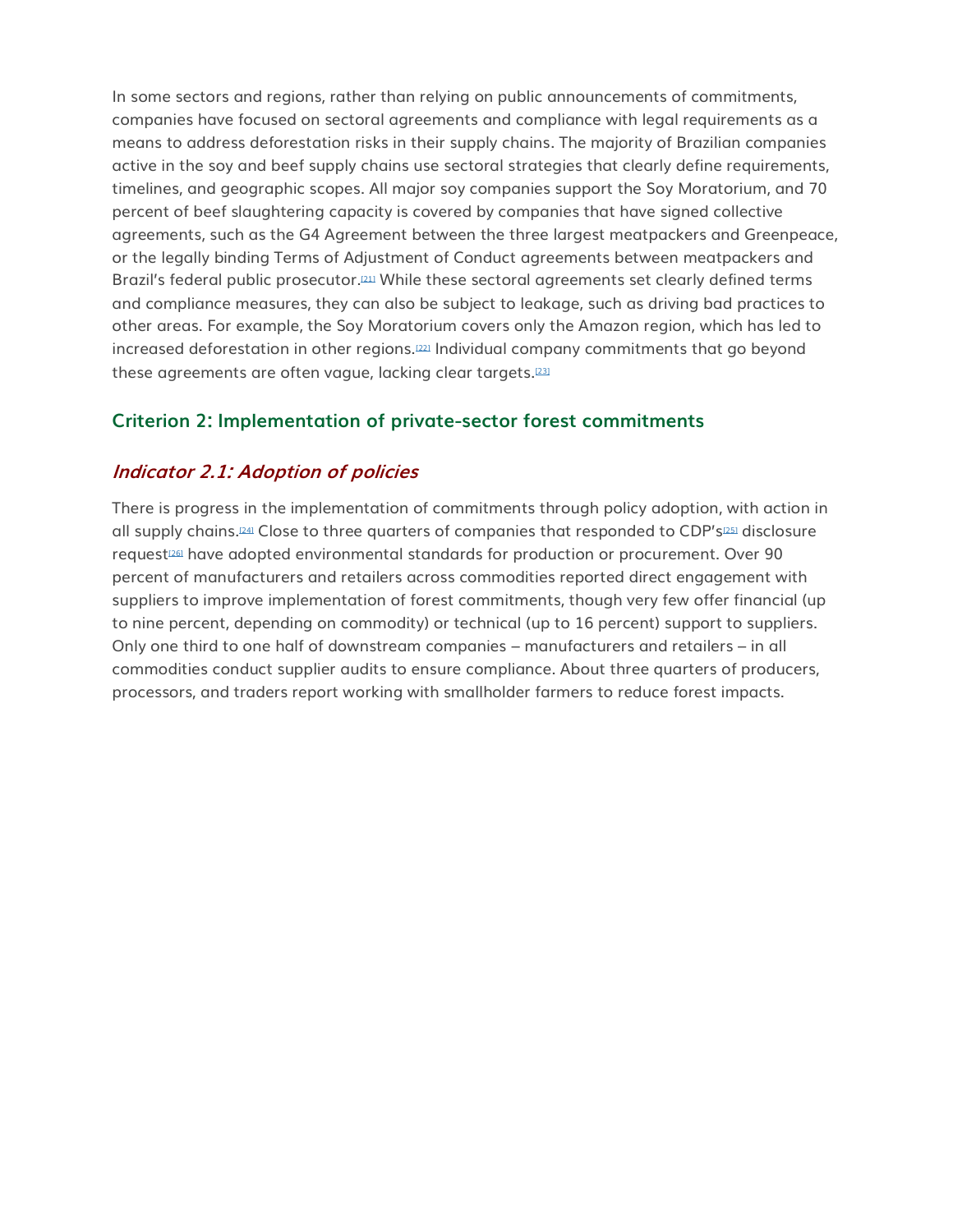

Source: Compiled by Climate Focus based on 2017 data provided by CDP's Forests Program.

Note: Data covers 201 companies that responded through CDP's Forests Program up until August 2, 2017.

## **Indicator 2.2: Traceability and monitoring of commodity sourcing**

Traceability systems are an important tool for companies to monitor compliance with their own standards, and many companies are making progress on implementing these systems. According to CDP data, on average, three fourths of producers, processors, and traders with commitments in cattle, soy, and timber can fully trace their production or consumption to the point of origin. Fewer than half of palm oil companies report the same capability. Among downstream companies, only about a third of manufacturers and retailers can trace soy and cattle products back to the point of origin, compared to more than half of palm and timber and pulp companies.[\[27\]](http://forestdeclaration.org/goal/goal-2/#_edn27) An analysis by Supply Change in late 2017 found that less than half of companies with forest commitments have indicated a specific intent to implement a traceability system, though some companies are mapping their supply chains even without a commitment to do so.<sup>[\[28\]](http://forestdeclaration.org/goal/goal-2/#_edn28)</sup> Other companies may find internal traceability systems to be redundant; for example, a soy retailer may choose to implement its deforestation-free commitment by sourcing only from traders who are signed on to the Amazon Soy Moratorium, which would theoretically negate the retailer's need to trace the product to its point of origin.

**Figure 4. Share of companies with commitments that have adopted policies or strategies, in percent**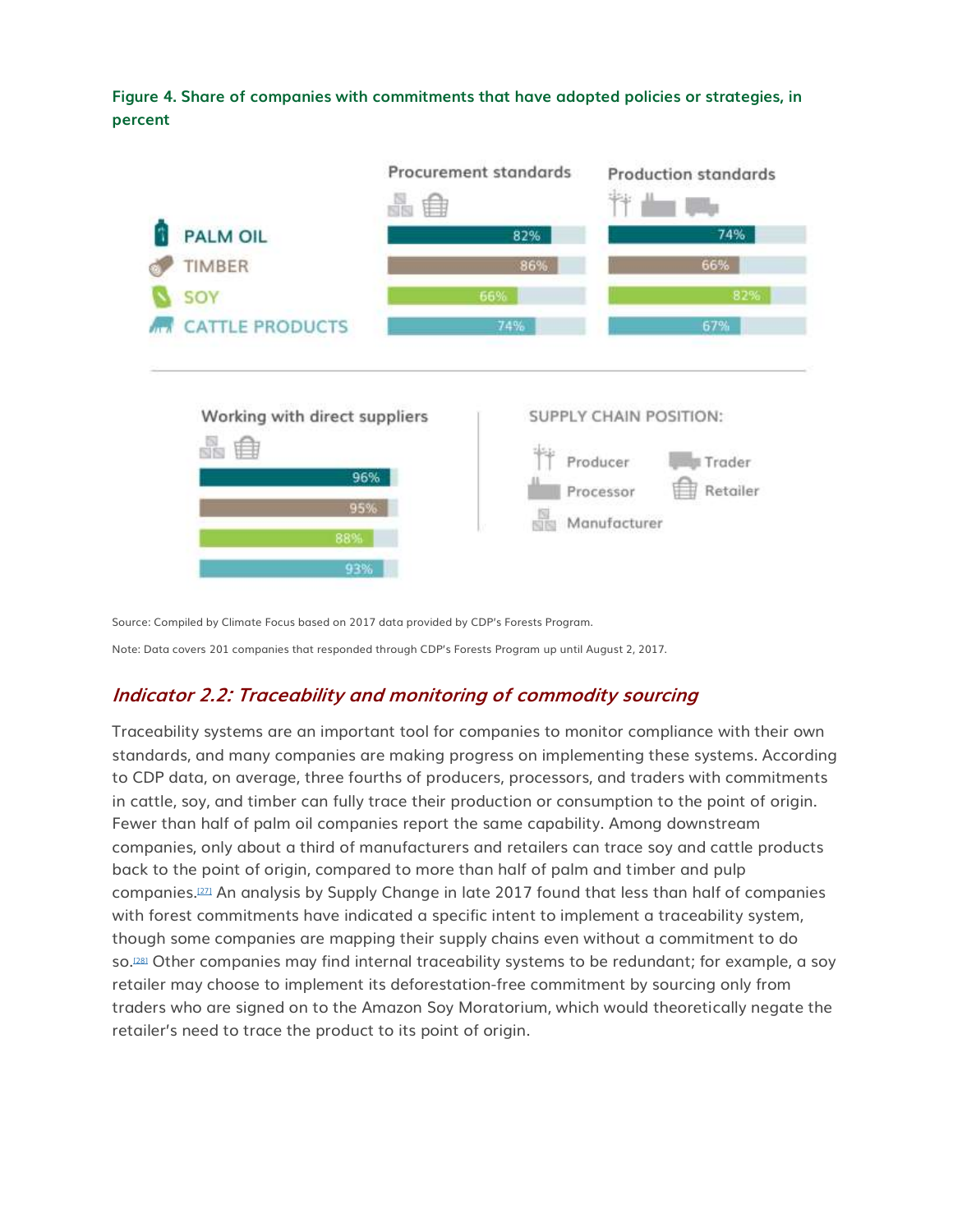

**Figure 5. Share of companies with commitments that have traceability systems in place, in percent**

Source: Compiled by Climate Focus based on 2017 data provided by CDP's Forests Program.

Note: Data covers 201 companies that responded through CDP's Forests Program up until August 2, 2017.

## **Indicator 2.3: Reporting of progress**

Supply Change found in 2017 that, among companies with a specific commitment to implement traceability systems, over half are regularly disclosing their progress on systems implementation.<sup>[\[29\]](http://forestdeclaration.org/goal/goal-2/#_edn29)</sup> However, self-reported company data are rarely independently verified and often lack specificity on suppliers, sourcing areas, and other information necessary to conduct third-party verification. No recent, reliable, and aggregate data are available to measure progress on this indicator.

#### **Other developments**

#### **Progress on adoption of certification schemes**

Based on CDP analysis, 84 percent of palm oil companies with a forest commitment use certification, with more than half of companies reporting that over 60 percent of at least one of their products is certified. Palm oil producers and processors in Malaysia and Indonesia in particular show advanced progress on implementation of their commitments, since most companies have adopted certifications, according to SPOTT.[\[30\]](http://forestdeclaration.org/goal/goal-2/#_edn30) However, certification still covers only 18 percent of the total palm oil cultivation area in these two countries.<sup>[\[31\]](http://forestdeclaration.org/goal/goal-2/#_edn31)</sup> Emerging markets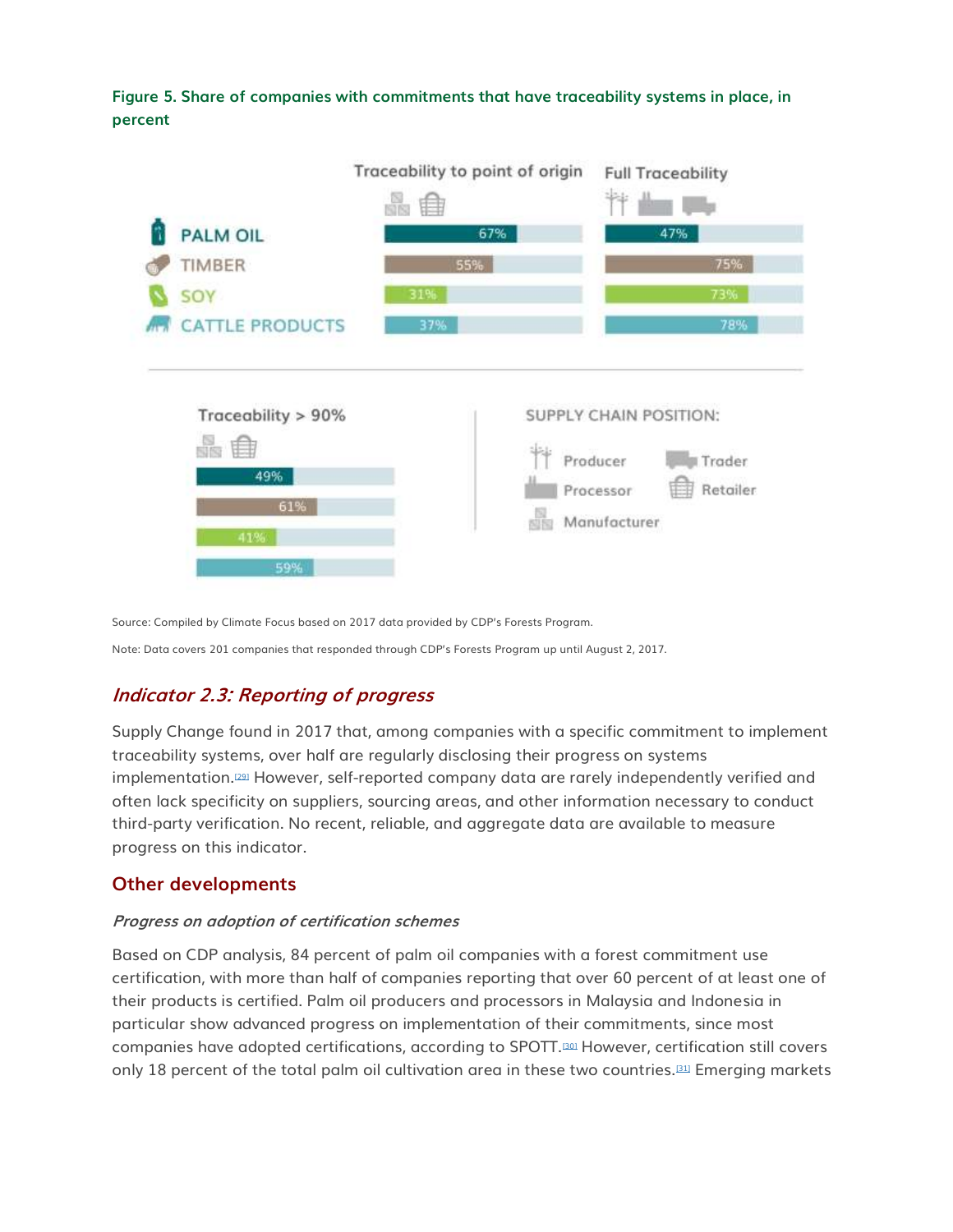like China and India have very low demand for certified palm oil, leaving companies that target these regions with few incentives to adopt certification.<sup>[\[32\]](http://forestdeclaration.org/goal/goal-2/#_edn32)</sup>

An analysis of paper and pulp companies active in Latin America and Asia shows that almost all commitments in this sector are implemented through certifications.[\[33\]](http://forestdeclaration.org/goal/goal-2/#_edn33) Eight of the 20 largest paper and pulp companies in these regions report that all of their timber, all of their production, or all materials procured are certified. However, SPOTT data on the timber and pulp sector– a broader category – found that only six percent of companies report that any of their supply is verified as legal by a third party, and only eight percent of companies have achieved 100 percent Forest Stewardship Council Forest Management certification.[\[34\]](http://forestdeclaration.org/goal/goal-2/#_edn34) In contrast, 80 percent of Forest 500 companies in the timber and/or paper and pulp sector utilize certifications.[\[35\]](http://forestdeclaration.org/goal/goal-2/#_edn35) Most of these companies are based in Europe or North America, whereas, of the 50 companies assessed by SPOTT, only six were based in Europe, with the rest in Asia, Africa, and Latin America.<sup>[\[36\]](http://forestdeclaration.org/goal/goal-2/#_edn36)</sup>

Attaining third-party certification requires companies to meet clear production and chain-ofcustody requirements, including requirements for sustainable forest management. Therefore, certification schemes can serve as an indication of the quality of commitments. However they are limited as a proxy for progress in the implementation of commitments. Evidence of certifications' contribution to forest protection is mixed; while some studies have found that palm oil certification adoption somewhat reduces forest clearing,[\[37\]](http://forestdeclaration.org/goal/goal-2/#_edn37)and specifically fire-related deforestation,[\[38\]](http://forestdeclaration.org/goal/goal-2/#_edn38) another examination of the soy, palm oil, and cocoa sectors revealed little evidence that certifications have been effective at halting or slowing deforestation in commodityproducing regions.[\[39\]](http://forestdeclaration.org/goal/goal-2/#_edn39) These shortcomings can be partly explained by a lack of sufficient market coverage. In addition, some certification schemes simply do not mandate strict enough protections for forests; for example, the existing RSPO Principles and Criteria do not prohibit the clearance of natural forests. Other certification weaknesses may include vague language of standards, low quality auditors, and loopholes, such as not accounting for companies using subcontractors to clear forests rather than clearing them directly. A 2016 analysis showed that palm oil producers have sometimes strategically opted for less stringent certification schemes.<sup>[\[40\]](http://forestdeclaration.org/goal/goal-2/#_edn40)</sup>

#### **Progress of sectoral agreements in Brazil**

In Brazil's Amazon, soy and beef producers have largely used sectoral agreements to address deforestation. These agreements, which target the supply chain of a single commodity, have demonstrated positive impacts on forests while leaving much room for improvement.[\[41\]](http://forestdeclaration.org/goal/goal-2/#_edn41) The Amazon Soy Moratorium remains one of the most successful strategies to curb deforestation. Although some of its impact was undermined by leakage – to other regions and to other commodities – the moratorium has effectively excluded sourcing from farms with illegal deforestation.[\[42\]](http://forestdeclaration.org/goal/goal-2/#_edn42) The Cerrado Manifesto, adopted in 2017, shows important momentum to stop leakage from the Amazon, though big soy producers and most commodity traders have yet to sign on.[\[43\]](http://forestdeclaration.org/goal/goal-2/#_edn43) Nonetheless, such initiatives can drive change: 20 Forest 500 companies with no previous forest commitment have signed the Cerrado Manifesto.[\[44\]](http://forestdeclaration.org/goal/goal-2/#_edn44) Similarly, in the Brazilian beef sector, research indicates that companies' collaborations to achieve legal compliance have had a positive impact,[\[45\]](http://forestdeclaration.org/goal/goal-2/#_edn45) though coverage must be improved. For example, the Terms of Adjusted Conduct agreements, which two thirds of federally inspected slaughterhouses have signed, theoretically prohibit purchasing cattle from farms with illegal deforestation. Yet, because these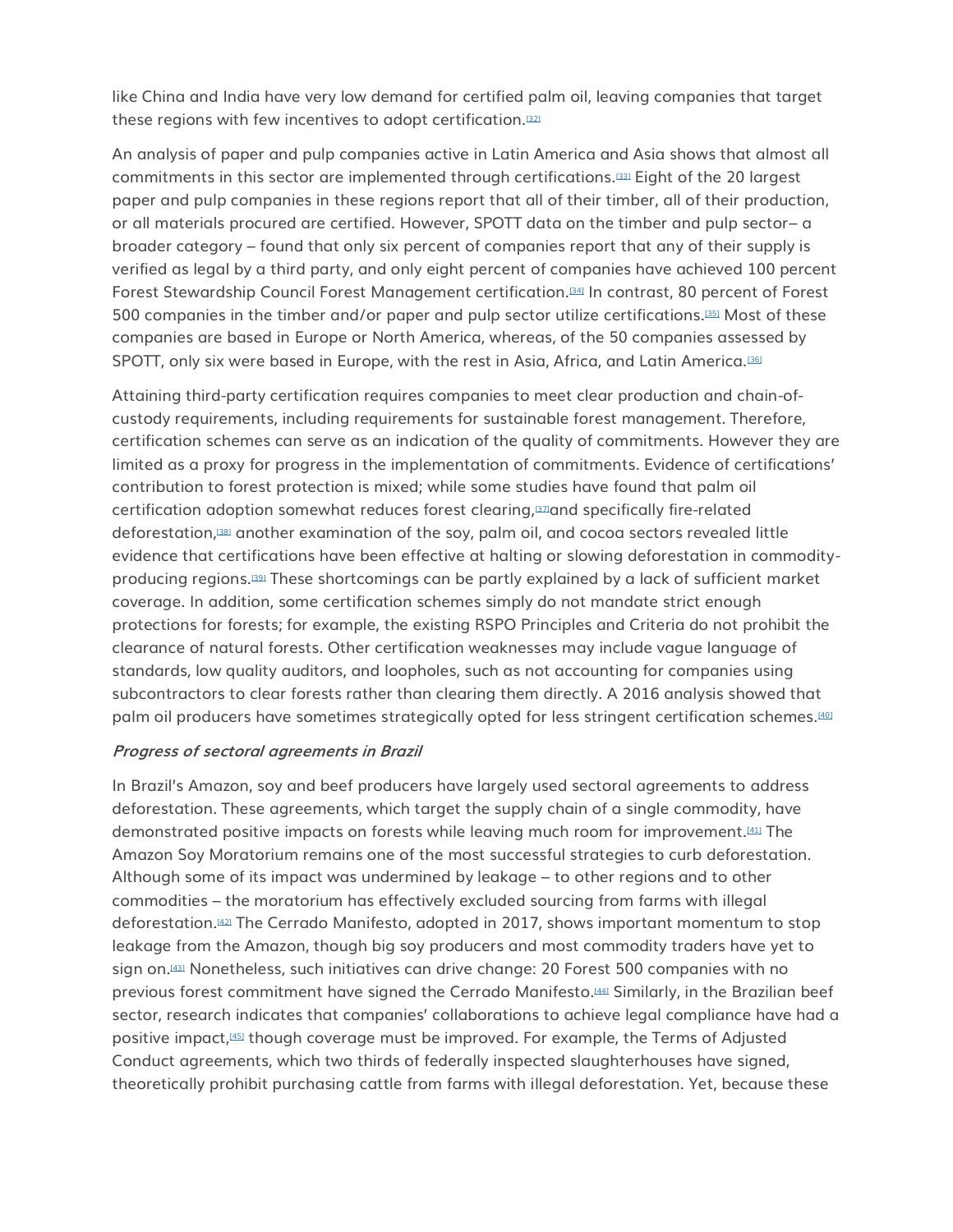agreements extend only to direct suppliers rather than to the point of origin, only 17 percent of cattle farms are reached.<sup>[\[46\]](http://forestdeclaration.org/goal/goal-2/#_edn46)</sup>

#### **Criterion 3: Support by financial institutions, civil society, and the public sector**

In the absence of aggregate data or even a common understanding of how to measure stakeholder support, we summarize general trends and examples of successful support.

## **Indicator 3.1: Forest policies by financial institutions**

Financial institutions are adopting policies around forest-risk commodities, but the overall proportion of those with commitments remains low.[\[47\]](http://forestdeclaration.org/goal/goal-2/#_edn47) In June 2018, the Tropical Forest Alliance 2020 released a roadmap to financing deforestation-free commodities, which looks at why financial institutions worldwide are taking insufficient action or facing challenges and proposes a way forward. According to the report, progress has been slow in part because financial institutions require better guidance and tools to make a clear business case for action and to support them in recognizing good commodity policies and how to develop and implement them internally.[\[48\]](http://forestdeclaration.org/goal/goal-2/#_edn48) For a more detailed analysis, see [Goal 8](http://forestdeclaration.org/goal/goal-8/)*,* Indicator 2.1: Policies for investment in forest-risk commodities*.*

## **Indicator 3.2: Improvements in forest governance and public policies**

Within the public sector, governments and jurisdictions are making pledges and developing policies to halt deforestation and adopt sustainable land use. However, implementation and enforcement have been slow. Demonstrable actions include the adoption of high-level policies, the initiation of legal reforms, the formation of investment plans and monitoring capabilities, and the development of new public-private partnerships to halt deforestation and adopt sustainable land use.[\[49\]](http://forestdeclaration.org/goal/goal-2/#_edn49) Examples include Colombia's multilateral commitment with Germany, Norway, and the United Kingdom to end natural forest loss by 2030; Indonesia's commitment to save natural forests and significantly reduce the rate of deforestation as part of the Reducing Emissions from Deforestation and Degradation (REDD+) strategy; and Liberia's zero-deforestation commitment, based on a 2014 agreement with Norway.[\[50\]](http://forestdeclaration.org/goal/goal-2/#_edn50) More countries are preparing REDD+ programs, but approval and funding have been slow. In one of the largest multilateral REDD+ funding vehicles, the Forest Carbon Partnership Facility's Carbon Fund, more than 50 countries are developing programs, but only 11 have had their final emissions reduction program documents accepted into the portfolio and only six have made it (provisionally) to the final application stage.<sup>[\[51\]](http://forestdeclaration.org/goal/goal-2/#_edn51)</sup>

## **Indicator 3.3: Support by civil society**

NGOs and think tanks are providing tools to advance implementation of commitments and help address gaps in geographic and supply-chain coverage. These include the [Trase platform,](https://trase.earth/?lang=en) [CDP](https://www.cdp.net/en/forests)  [forests,](https://www.cdp.net/en/forests) [Global Forest Watch](https://www.globalforestwatch.org/) and the [Accountability Framework,](https://accountability-framework.org/) civil society-led initiatives that work in different ways to track and assist in harmonizing supply-chain efforts across sectors and levels (see Criterion 4 for more information). However, such tools are not yet applicable on a broad scale. NGOs may also provide localized support as the Working Group of Indirect Cattle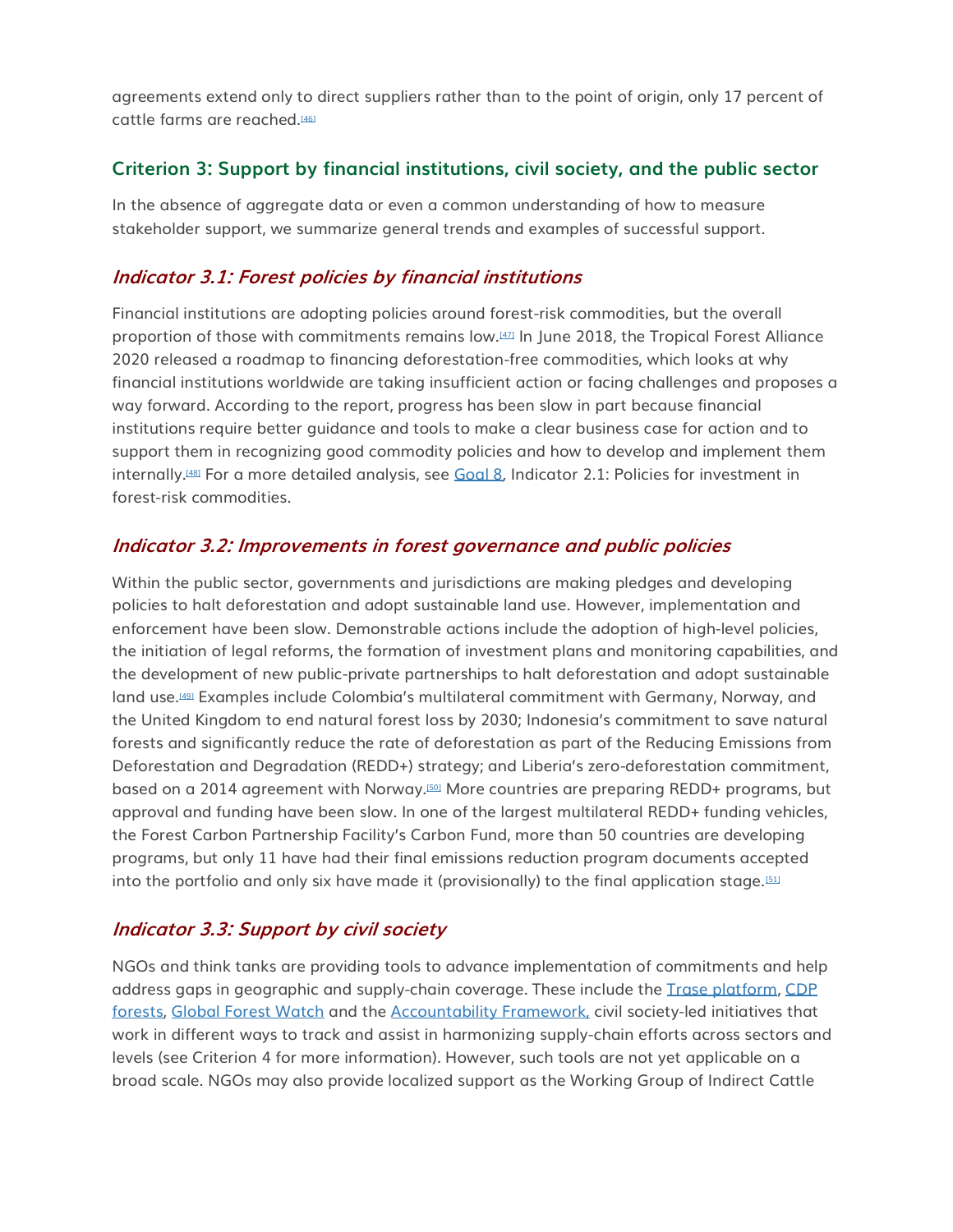Suppliers does in Brazil by working to improve accountability and transparency along the beef supply chain.

## **Criterion 4: Impact on deforestation**

## **Indicator 4.1: Reduction of deforestation associated with a particular commodity**

Despite the progress reported in criteria 1 and 2 on adoption and implementation of privatesector commitments, we still have a limited understanding of the effectiveness of these efforts and their impacts on forests. Therefore, assessing progress on reducing deforestation caused by particular commodities remains very difficult. However, new tools are being developed and refined that may provide answers within the next couple of years:

- **[Global Forest Watch \(GFW\)](http://commodities.globalforestwatch.org/#v=home) – Commodities** is a dynamic online forest monitoring and alert system that breaks down satellite data into mosaics and overlays it with opensourced commodity data. Over the next couple years, GFW–Commodities will add more commodity data to enable global measurement of deforestation by commodity type.
- **[Global Forest Watch](http://pro.globalforestwatch.org/) – Pro** is a scalable and easy-to-use management system for companies, banks, or other institutions managing land-related assets. Using GFW—Pro, they will be able to plot the location of thousands of farms, production facilities, or municipalities; save location data securely; access a dashboard of alerts to track environmental risks occurring in these areas, such as tree cover loss, fires, and more; spot trends in risky areas; and monitor progress over time. Though the information will likely remain proprietary, it should inform decision making and mitigate or eliminate reputational and operational risks for organizations working to eliminate deforestation from commodity supply chains. GFW—Pro is expected to launch in late 2018 or early 2019.
- **[Trase](https://trase.earth/)** is an innovative platform that maps the supply chains of globally traded agricultural commodities, linking regions of production to countries of import via the individual companies that export and import these commodities. Trase connects downstream supply-chain actors to the impacts and opportunities associated with commodity production to enable greater accountability, improved monitoring, and ultimately progress toward ambitious sustainability goals. Having launched in November 2016 with a focus on the Brazilian soy trade, Trase aims to cover over 70 percent of the total traded volume of forest-risk commodities by 2020. As of August 2018, Trase had expanded to include data from the beef supply chains in Brazil, Paraguay, and Argentina and soy in Paraguay and Argentina, in addition to Brazil and the palm oil supply chain in Indonesia. Also in 2018, Trase launched [the first issue](http://yearbook2018.trase.earth/) of its *Trase Yearbook* series offering up-to-date analysis. The yearbook shows that Brazilian soy traders with zerodeforestation commitments had similar levels of deforestation risk as companies without commitments, indicating the limited effect so far of commitments in this sector.[\[52\]](http://forestdeclaration.org/goal/goal-2/#_edn52)
- **[The Accountability Framework](https://accountability-framework.org/)** is being developed by a coalition of leading environmental and social NGOs in close consultation with companies, governments, and other stakeholders in response to the need for clear and consistent guidance on definitions,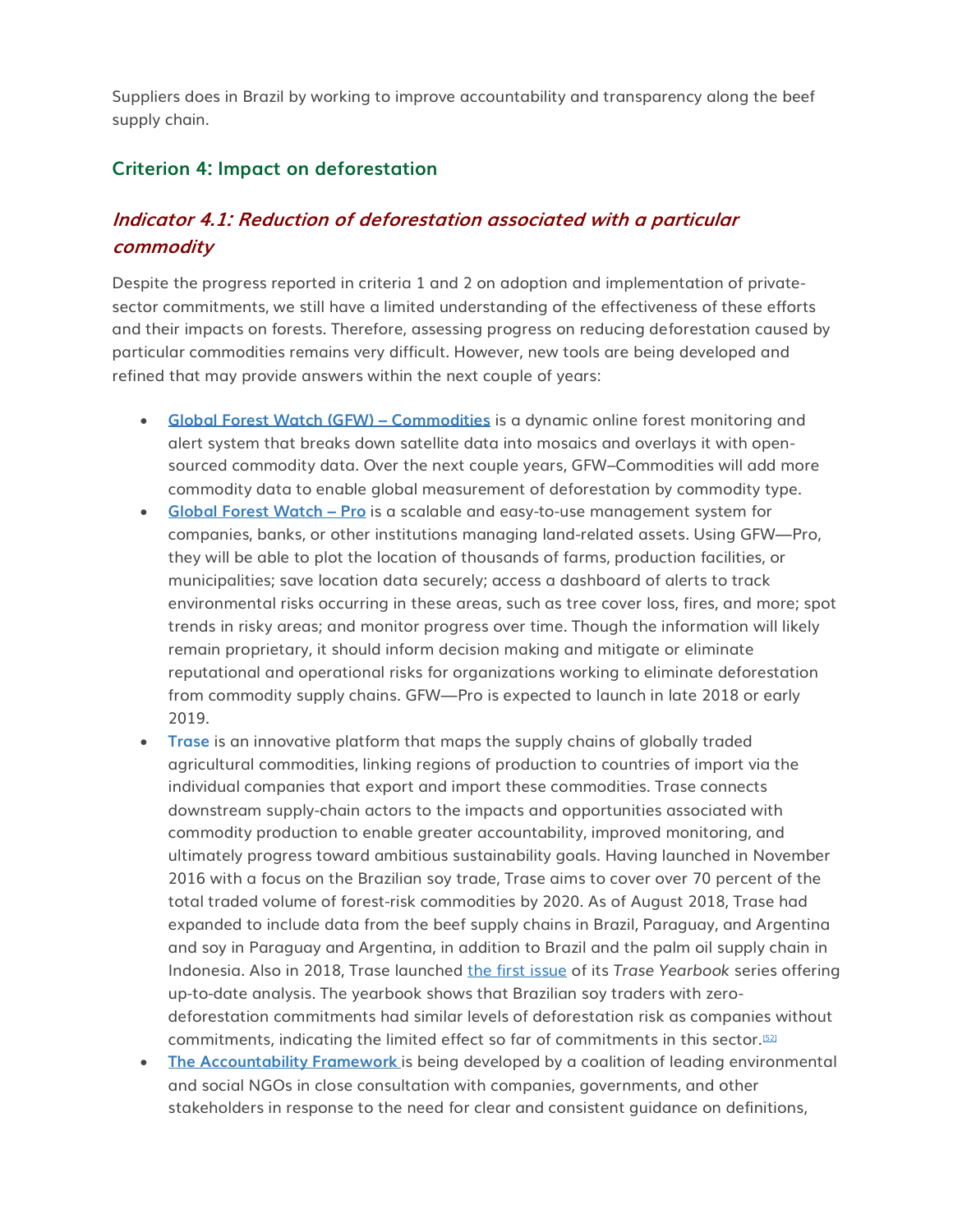implementation, monitoring, verification, and reporting on supply-chain commitments. The Framework is designed for companies, financial institutions, government agencies, reporting and tracking initiatives, implementation service providers, advocacy organizations, producers, and communities affected by commodity production. In late July 2018, the coalition released a partial draft of the Framework, including updated Core Principles and Definitions and sections of Operational Guidance that provide details on key topics for fulfillment of supply chain commitments.

Latter Henders, S., Persson, M., & Kastner, T. (2015). Trading forests: Land-use change and carbon emissions [embodied in production and exports of forest-risk commodities.](http://iopscience.iop.org/article/10.1088/1748-9326/10/12/125012/pdf) *Environmental Research Letters, 10*(12), 1– 13.

 $\mu$  Henders, S., Persson, M., & Kastner, T. (2015). Trading forests: Land-use change and carbon emissions [embodied in production and exports of forest-risk commodities.](http://iopscience.iop.org/article/10.1088/1748-9326/10/12/125012/pdf) *Environmental Research Letters, 10*(12), 1– 13.

[\[3\]](http://forestdeclaration.org/goal/goal-2/#_ednref3) Tropical Forest Alliance 2020. (2018). *[The roadmap to financing deforestation-free commodities](https://www.tfa2020.org/wp-content/uploads/2018/06/The-Roadmap-to-Financing-Deforestation-Free-Commodities.pdf)*. Geneva, Switzerland: World Economic Forum.

[\[4\]](http://forestdeclaration.org/goal/goal-2/#_ednref4) Haupt, F., Bakhtary, H., Schulte, I., Galt, H., & Streck, C. (2018). *[Progress on corporate commitments and](https://www.tfa2020.org/wp-content/uploads/2018/06/Progress-on-Corporate-Commitments-and-their-Implementation.pdf)  [their implementation.](https://www.tfa2020.org/wp-content/uploads/2018/06/Progress-on-Corporate-Commitments-and-their-Implementation.pdf)* Tropical Forest Alliance 2020*.*

[\[5\]](http://forestdeclaration.org/goal/goal-2/#_ednref5) Chagas, T., Streck, C., Galt, H., Zwick, S., Schulte, I., Kroeger, A., & Thompson, A. (2018). *[Impacts of supply](https://climatefocus.com/sites/default/files/20180626%20WP2%20Report.pdf)  [chain commitments of the forest frontier](https://climatefocus.com/sites/default/files/20180626%20WP2%20Report.pdf)*. Tropical Forest Alliance 2020.

**Example Focus analysis based on Supply Change data in July 2018.** 

[\[7\]](http://forestdeclaration.org/goal/goal-2/#_ednref7) Rogerson, S. (2017). *Achieving 2020: How can the private sector meet global goals of eliminating commodity-driven deforestation?* Forest 500 Annual Report 2017. Global Canopy: Oxford, UK.

**a** Roundtable for Sustainable Palm Oil. (2016). [Smallholders.](https://rspo.org/smallholders)

 $\approx$  CDP analysis of company responses to their forest questionnaire.

[\[10\]](http://forestdeclaration.org/goal/goal-2/#_ednref10) U.S. Department of Agriculture, Foreign Agricultural Service Office of Global Analysis. (2018). [Oilseeds:](http://usda.mannlib.cornell.edu/usda/fas/oilseed-trade/2010s/2018/oilseed-trade-04-10-2018.pdf)  [World markets and trade: April 2018.](http://usda.mannlib.cornell.edu/usda/fas/oilseed-trade/2010s/2018/oilseed-trade-04-10-2018.pdf) Washington, DC: USDA FAS Office of Global Analysis.

[\[11\]](http://forestdeclaration.org/goal/goal-2/#_ednref11) Steinweg, T., Drennen, Z., & Rijk, G. (2017). *[Unsustainable palm oil faces increasing market access risks:](https://chainreactionresearch.com/wp-content/uploads/2017/11/unsustainable-palm-oil-faces-increasing-market-access-risks-final-1_updated-july-2018.pdf)  NDPE sourcing policies cover [74 percent of Southeast Asia's refining capacity \(updated](https://chainreactionresearch.com/wp-content/uploads/2017/11/unsustainable-palm-oil-faces-increasing-market-access-risks-final-1_updated-july-2018.pdf)  [version\).](https://chainreactionresearch.com/wp-content/uploads/2017/11/unsustainable-palm-oil-faces-increasing-market-access-risks-final-1_updated-july-2018.pdf)* Washington, DC: Chain Reaction Research.

[\[12\]](http://forestdeclaration.org/goal/goal-2/#_ednref12) For soy and cattle, CDP. For pulp and paper, Climate Focus analysis based on publicly available information on companies' webpages and data published by RISI.

[\[13\]](http://forestdeclaration.org/goal/goal-2/#_ednref13) Climate Focus analysis based on publicly available information on companies' webpages and data published by RISI.

Lan Soy: [Trase data](https://trase.earth/?lang=en) for 2015 based on the SEI-PCS model version 2.2. for Brazilian Soy.

[\[15\]](http://forestdeclaration.org/goal/goal-2/#_ednref15) Trase. (2018). [Zero-deforestation commitments and Brazilian soy.](http://yearbook2018.trase.earth/chapter6/) *Trase Yearbook 2018*.

DEI Bauch, S., & Ayre, B. (2018, February 22). [Who exports Brazilian beef?](https://medium.com/trase/who-exports-and-imports-brazilian-beef-34843e1da7ff) Trase.

Lus U.S. Department of Agriculture, Foreign Agricultural Service Office of Global Analysis. (2018). Livestock [and poultry: World markets and trade: April 2018.](https://apps.fas.usda.gov/psdonline/circulars/livestock_poultry.pdf) Washington, DC: USDA FAS Office of Global Analysis; U.S. Department of Agriculture, Foreign Agricultural Service Office of Global Analysis. (2018). [Oilseeds: World](https://apps.fas.usda.gov/psdonline/circulars/oilseeds.pdf)  [markets and trade: May 2018.](https://apps.fas.usda.gov/psdonline/circulars/oilseeds.pdf) Washington, DC: USDA FAS Office of Global Analysis.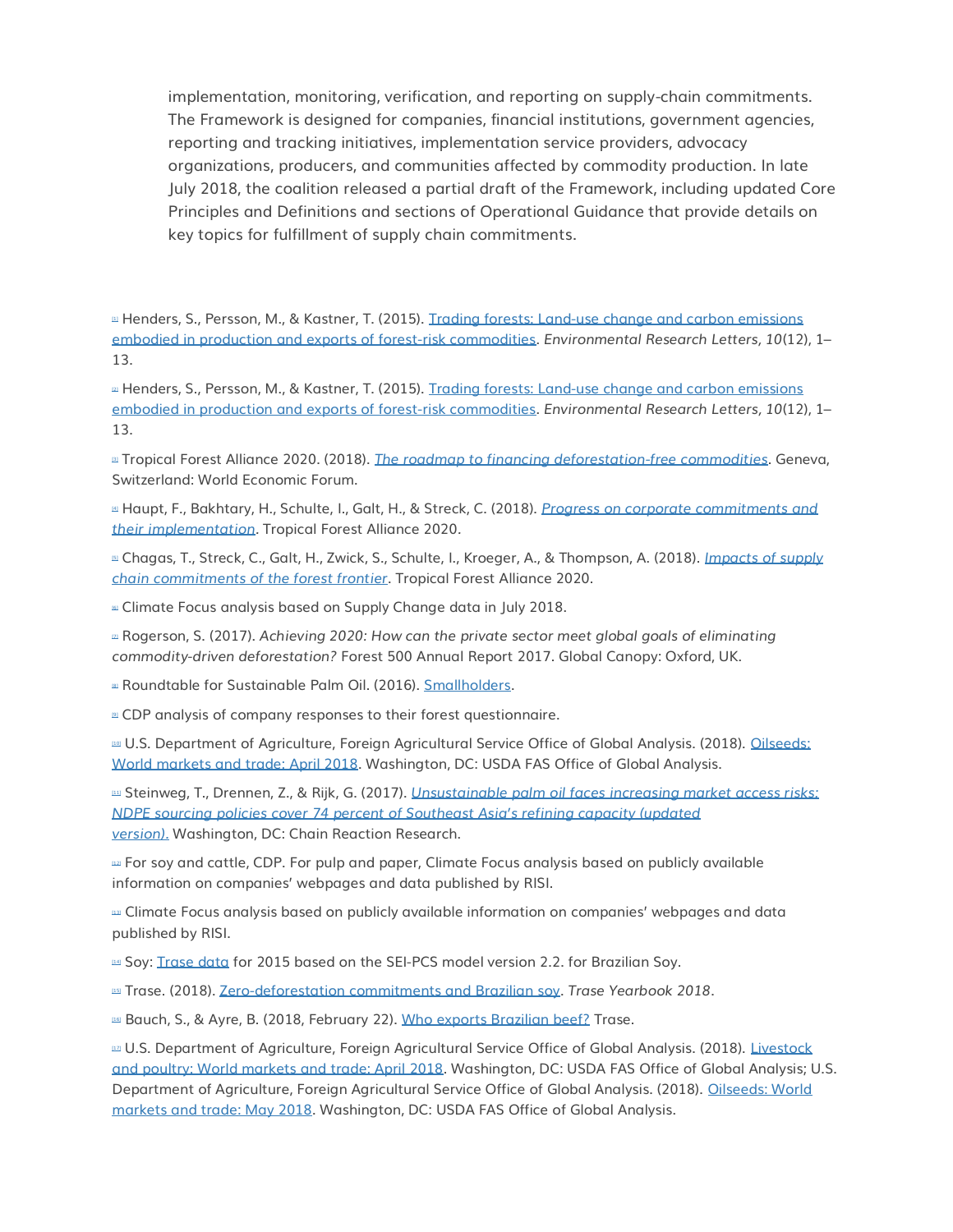[\[18\]](http://forestdeclaration.org/goal/goal-2/#_ednref18) According to Global Canopy, high-quality commitments by powerbroker companies are those that score 5/5. Commitments with this score require the implementation of traceability systems; are timebound; and exclude the production and use of products originating from intact forest landscapes, high-conservationvalue areas, and primary and/or natural forests. Note that a high-quality commitment does not necessarily indicate efficacy of implementation or quality of impact.

[\[19\]](http://forestdeclaration.org/goal/goal-2/#_ednref19) The Sustainability Policy Transparency Toolkit (SPOTT) is an online platform supporting sustainable commodity production and trade. It is a project of the Zoological Society of London.

**EXECTE:** (2017). [Palm oil assessment summary](https://www.spott.org/palm-oil-summary/) – November 2017. Website.

[\[21\]](http://forestdeclaration.org/goal/goal-2/#_ednref21) Barreto, P., Pereira, R., Brandão, A., & Baima, S. (2017). *[Will meat-packing plants help halt deforestation in](http://imazon.org.br/en/publicacoes/will-meat-packing-plants-help-halt-deforestation-in-the-amazon/)  [the Amazon?](http://imazon.org.br/en/publicacoes/will-meat-packing-plants-help-halt-deforestation-in-the-amazon/)* Belém: Imazon.

**EXECTS: A.S. (2018, March 28). Cerrado Manifesto could curb deforestation, but needs support:** [experts.](https://news.mongabay.com/2018/03/cerrado-manifesto-could-curb-deforestation-but-needs-support-experts/) *Mongabay*.

 $23$  Global Canopy and Climate Focus analysis.

[\[24\]](http://forestdeclaration.org/goal/goal-2/#_ednref24) CDP, 2018 data.

[\[25\]](http://forestdeclaration.org/goal/goal-2/#_ednref25) Formerly the Carbon Disclosure Project, CDP runs the global disclosure system that enables companies, cities, states and regions to measure and manage their environmental impacts.

[\[26\]](http://forestdeclaration.org/goal/goal-2/#_ednref26) Each year, CDP Worldwide (CDP) asks the world's largest companies to disclose information on their actions related to forest risk and deforestation. In 2017, CDP contacted 1,103 companies, and 272 responded; of these, 201 companies reported information related to the four key forest-risk agricultural commodities.

**PZI** CDP, 2018 data.

[\[28\]](http://forestdeclaration.org/goal/goal-2/#_ednref28) Donofrio, S., Rothrock, P., & Leonard, J. (2018). *[Zooming in: Companies, commodities, & traceability](https://www.forest-trends.org/wp-content/uploads/2018/04/doc_5748.pdf)  [commitments that count, 2018: Executive summary for institutional investors](https://www.forest-trends.org/wp-content/uploads/2018/04/doc_5748.pdf)*. Washington, DC: Forest Trends.

[\[29\]](http://forestdeclaration.org/goal/goal-2/#_ednref29) Donofrio, S., Rothrock, P., & Leonard, J. (2018). *[Zooming in: Companies, commodities, & traceability](https://www.forest-trends.org/wp-content/uploads/2018/04/doc_5748.pdf)  [commitments that count, 2018: Executive summary for institutional investors](https://www.forest-trends.org/wp-content/uploads/2018/04/doc_5748.pdf)*. Washington, DC: Forest Trends.

**EQUE SPOTT. (2017). [Palm oil assessment summary](https://www.spott.org/palm-oil-summary/) – November 2017.** 

**all** Climate Focus analysis based on 2018 SPOTT data.

[\[32\]](http://forestdeclaration.org/goal/goal-2/#_ednref32) Steinweg, T., Drennen, Z., & Rijk, G. (2017). *[Unsustainable palm oil faces increasing market access risks:](https://chainreactionresearch.com/wp-content/uploads/2017/11/unsustainable-palm-oil-faces-increasing-market-access-risks-final-1_updated-july-2018.pdf)  [NDPE sourcing policies cover 74 percent of Southeast Asia's refining capacity \(updated](https://chainreactionresearch.com/wp-content/uploads/2017/11/unsustainable-palm-oil-faces-increasing-market-access-risks-final-1_updated-july-2018.pdf)  [version\).](https://chainreactionresearch.com/wp-content/uploads/2017/11/unsustainable-palm-oil-faces-increasing-market-access-risks-final-1_updated-july-2018.pdf)* Washington, DC: Chain Reaction Research.

[\[33\]](http://forestdeclaration.org/goal/goal-2/#_ednref33) Climate Focus analysis based on publicly available information on companies' webpages and data published by RISI.

**B4 SPOTT. (2018). [Timber and pulp assessment summary](https://www.spott.org/timber-pulp-summary/) – July 2018.** 

[\[35\]](http://forestdeclaration.org/goal/goal-2/#_ednref35) Guindon, M. (2017). [Achieving sustainable timber supply chains: What is the role of certification in](http://globalcanopy.org/sites/default/files/documents/resources/F500-timber-web.pdf)  [sourcing from tropical countries?](http://globalcanopy.org/sites/default/files/documents/resources/F500-timber-web.pdf) Global Canopy.

BEG SPOTT. (2018). [Timber and pulp: ESG policy transparency assessments.](https://www.spott.org/timber-pulp/)

DE Carlson, K. M., Heilmayr, R., Gibbs, H. K., Noojipady, P., Burns, D. N., Morton, D. C., et al.. (2017). Effect of [oil palm sustainability certification on deforestation and fire in Indonesia.](https://doi.org/10.1073/pnas.1704728114) *Proceedings of the National Academy of Sciences*, 201704728.